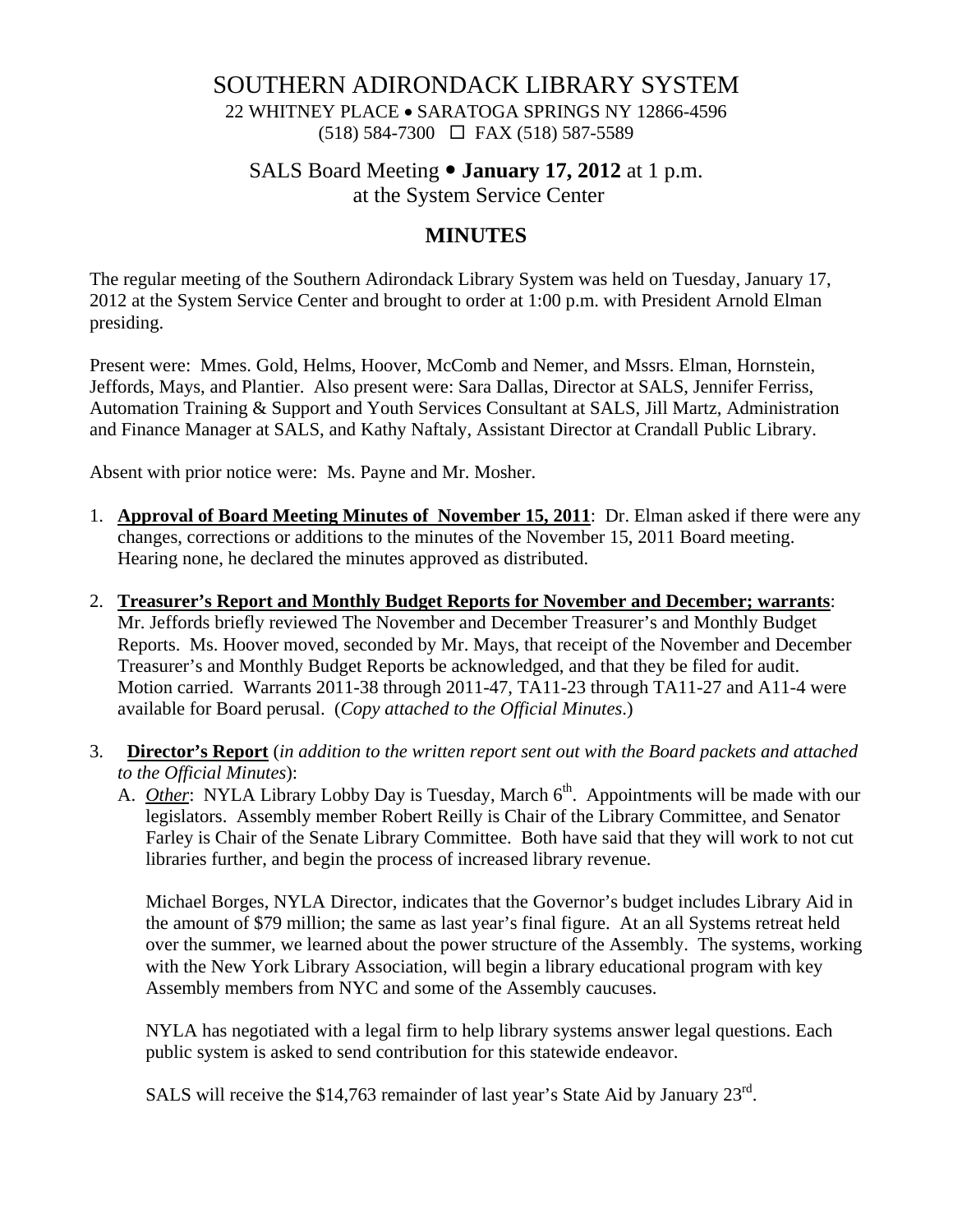Alex Gutelius and Mrs. Dallas will be interviewed and be on Channel 13 at 6 a.m. on Channel 13 February  $12<sup>th</sup>$ . Thanks to John Plantier for contacting them and asking them to promote libraries.

No word on Construction Grants as yet.

We are working on an a LSTA Grant for NY Trustee Training for a total of \$115,000. SALS will be the lead agency, and seven other systems will participate. SALS contribution is \$11,800. The Grant is due to DLD on March 7 and the project will be up and running by September.

The Trustee Nominating Committee is set and composed of Ernest Pollman from Indian Lake Public Library representing Hamilton County, Jean Clancy Botta from the Town of Ballston Community Library, representing Saratoga County, Hal Heusner from the Bolton Free Library, representing Warren County, and Mary Jane Connor from Easton Library, representing Washington County. Notices will be sent out in February asking for nominations. There will be an opening from Hamilton County and one from Washington County. Mrs. Gold has graciously agreed to have her name considered for a second five-year term.

B. *Joint Automation Report*: MVLS has agreed to pass the JA Budget without the \$3,500 line item for Financial Services. A date to review the Agreement with MVLS has not been determined. A fee increase from \$.08 to \$.09 per cataloged item is contemplated for 2013. Circulation fees will remain at \$.10 per item.

Mrs. Dallas asked Mrs. Ferriss to report on the Director's Council meeting guidelines asking libraries to contribute 2% or \$1,000 (whichever is less) for downloadable audio books which is now called e-content. More libraries are using e-books and downloadable books. The current Joint Automation fee structure does not charge for e-content holdings or circulation. JA income could decrease since material budget monies are being moved to e-content. Harper Collins allows only 20 downloads per title then title must be re-purchased. Other publishers are withdrawing books from e-book listings. Mrs. Dallas is going to discuss this issue with publishers when at ALA.

Harry Dutcher, former Director at Saratoga Springs Public Library, died Thursday, January 12<sup>th</sup> at the age of sixty-six.

#### 4. **Committee Reports**:

A. *Audit & Finance*: MVLS has agreed to drop the \$3,500 line item for Financial Services from the proposed 2012 JA budget. Mrs. Gold moved, seconded by Mr. Jeffords, that SALS approved the revised proposed JA 2012 budget. Motion carried.

Mr. Jeffords moved, seconded by Mrs. Nemer, to approve the LSTA Grant application for Trustee Training. Motion carried.

Mrs. Dallas indicated that SALS Staff appreciates the Board's generosity.

- B. *Building*:
- C. *Bylaws Committee*:
- D. *Central Library Aid and Services*:
- E. *County Aid Coordinators*:
- F. *Library Services:*